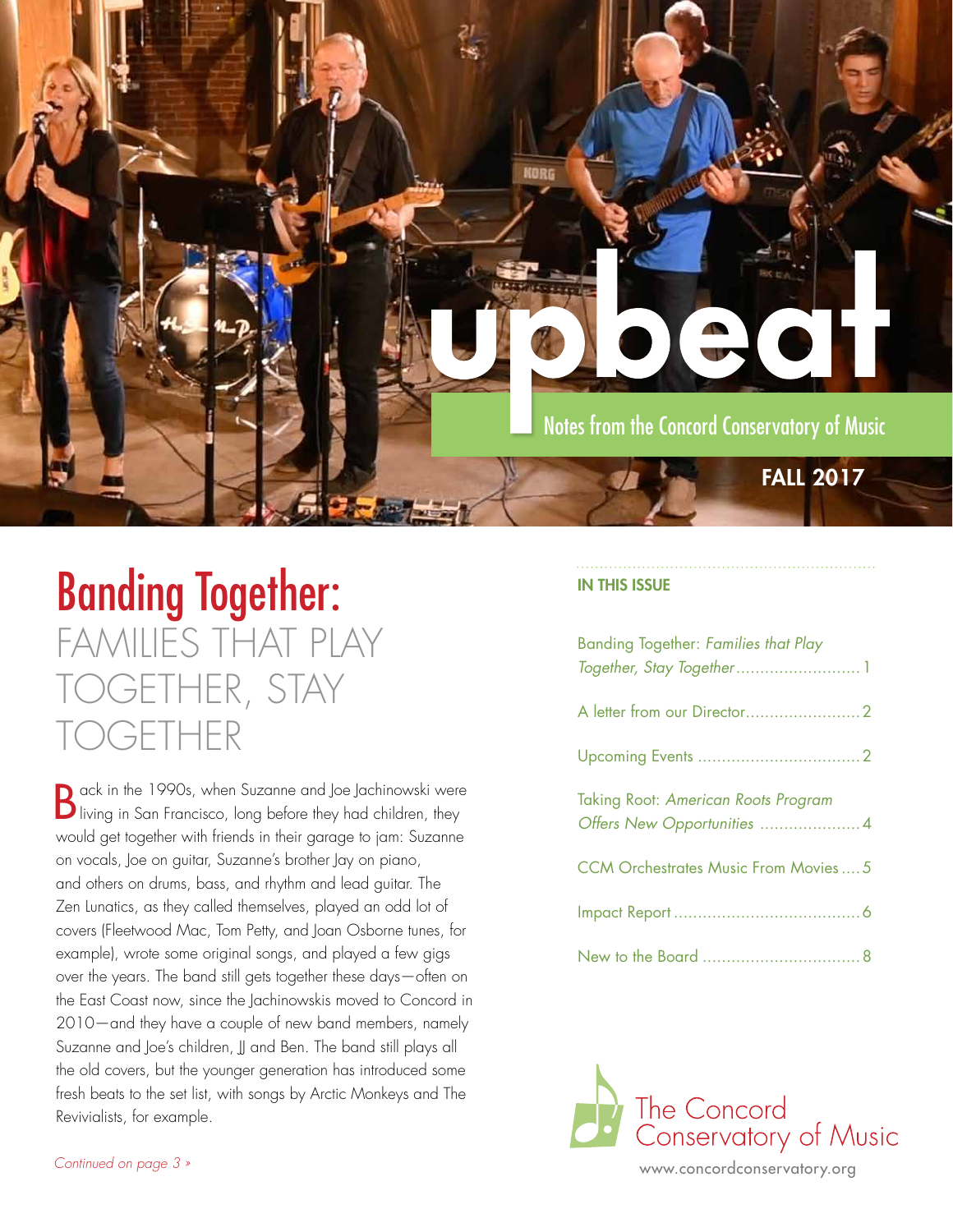# A letter from our Director



Kate Yoder, CCM Executive Director and Founder

**O** ne of the stories we are most delighted to share with the CCM community is the news that, in the most recent fiscal year, we were able to grant more than \$20,000 in financial assistance to the families of our musicians. That represents an increase of \$4,000 over the previous year, a significant milestone that has us singing the praises of our generous supporters.

At CCM, we believe that everyone should have the opportunity to explore music, whatever their family's financial constraints or those of the public school systems, where there is ever tightening of the budgets. Evidence suggests that children who have studied music tend to have a more extensive vocabulary and better reading ability than those who go without musical training. Moreover, music introduces benefits for children with learning disabilities and children from lower-income families, helping them bridge some of the factors that work against them academically.

Every year, we award about 40 scholarships, covering both private lessons and group classes, such as the chorus, which can provide an individual with the all-important experience of playing or performing within a group setting. The goal for this program is to provide quality music education to all of our students, regardless of their family's income, a goal that goes hand-in-hand with community education. Thank you to all of you for your continued support of this critical program.

Kate Yook

# Upcoming Events

CCM Annual Winter Party – American Roots (not just) BBQ, Bluegrass, and Bourbon

Saturday, March 3rd at 6:00pm The Scout House

### FACULTY CONCERT Chamber Music

#### Friday, November 17<sup>th</sup> at 7:00pm

The piano trio features CCM faculty members, violinist Angel Valchinov, and Hyun-Ji Kwon on the cello, with Keun Young Sun on piano. The concert will feature works by the composers Brahms, Mozart and more.

### FACULTY CONCERT Jazz by CCM

#### Friday, April 6<sup>th</sup> at 7:00pm

To kick off National Jazz Appreciation month, join the talented Concord Conservatory of Music Jazz Faculty, Tsuyoshi Honjo, on saxophone, Justin Meyers on bass, Brian Friedland on piano, Mike Connors on percussion, and Gabriela Martina, vocals will perform classic jazz compositions standards and originals.

2 www.concordconservatory.org<br>Participate of Music Conservatory of Music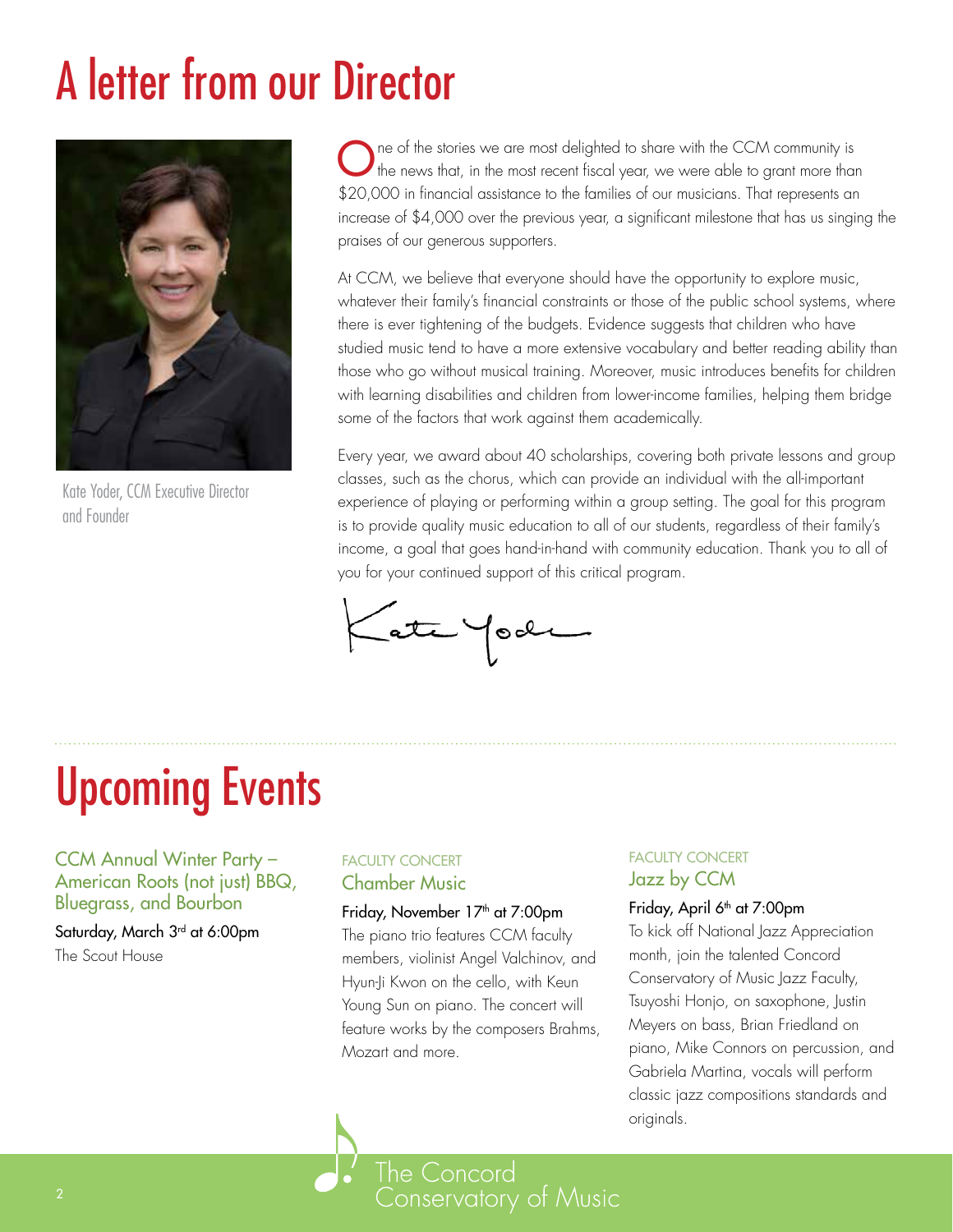Suzanne's mother was a music teacher, so music has long been in the family's DNA. The Jachinowski children started playing early: JJ on piano initially, Ben on drums. "Among the many reasons moving to Concord turned out so beautifully was finding CCM," Suzanne says. There the boys have been able to explore a variety of music, from piano and drums

to composition and alto sax, for example. And now that the boys are 17 and 15 years old, music is something the family can enjoy together.

"You never know what the magic thing—that the whole family is going

to enjoy doing together—is going to be," Suzanne says. Joe loves to fish, for example. Suzanne is a reader. The boys love fantasy football. "We all have different tastes," she says. "As the children grow up, they're each going to become their own people, with their own interests, which is great. But I feel blessed that music is something cross-generational that we can all do together."

*"I feel blessed that music is something cross-generational that we can all do together"*

Playing with the band has afforded the children other lessons, too. "Just as it's great for kids to learn how to interact with the coaches and teachers in their lives, here they're learning how to talk with people from another generation. It helps the kids learn how to hang as grownups, how to be a part of a more mature, wider group," Suzanne says.

> The family's Concord basement is outfitted with all the mics and speakers from the old California garage band days, so the band has a place to practice and make the occasional recording. Playing with the Zen Lunatics gives the children a chance to challenge

themselves in all the ways attendant with ensemble playing: learning patience, knowing your part, letting others shine, and figuring out where you can add something of value, for example. "It's been fun for me to see them grow as musicians," Suzanne says. "And there's a great deal of satisfaction when you all get through a song and you think, 'That sounded pretty good!'"

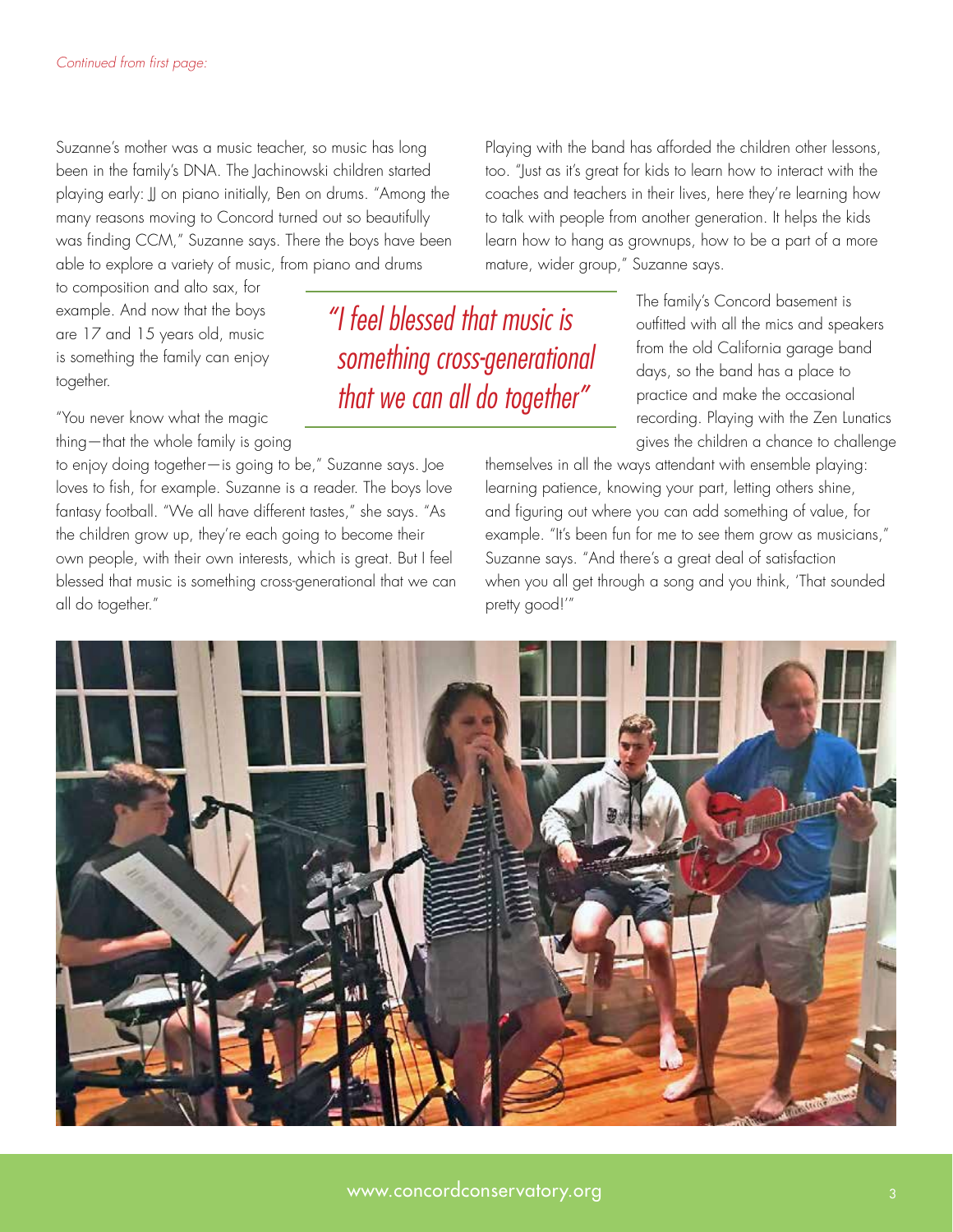## Taking Root: AMERICAN ROOTS PROGRAM OFFERS NEW OPPORTUNITIES

What is "American Roots" music, exactly? Ask three people and you may get three different answers, but a good working definition, says ethnomusicologist and CCM faculty member Ian Goldstein, is that American Roots encompasses a collection of musical forms that have coalesced on American soil. "It's definitely not solely synonymous with bluegrass. It's far broader in its reach: It's also blues and jazz, country blues, folk revival, Cajun, zydeco—a whole host of musical forms are a part of this American fabric," he says.

CCM's new course offerings in American Roots music are diving deep into the genre. Goldstein teaches mandolin; he is one of four faculty members who have signed on to lead this new program. He is joined by fiddle player Bobby Britt, Tony Watt teaching bluegrass, and Rich Stillman on banjo, all accomplished players and teachers in their own right. Throughout the year, CCM will also offer monthly drop-in jam sessions and workshops to complement the program, focusing on related skills like improvisation, for example.

Part of what makes the program so fun—beyond the fact that it's a rare offering in the Boston area—is that roots "isn't music that one often plays in isolation," Goldstein says. The structure of CCM's offerings reflects that: Instrument-specific courses (for mandolin, but also banjo, fiddle, and bluegrass) will feed into opportunities for "social music-making," as Goldstein says.

Stillman, who teaches banjo, says this music is "very conversational, very social by nature" and ensemble music by definition. "So much of the style is about how the voices fit together," he says, something that players can experiment with as they go. "It's very improvisational. You're rarely playing something note for note. Instead you're learning techniques and applying them to chord structures and melodies to make an arrangement on the fly."

In keeping with tradition, students will learn tunes by ear, a process that can open up a whole new world of musical possibilities for new and experienced players alike, says



Bobby Britt. "Song-based and aural learning works a whole different part of the brain than reading music off the page," he says.

Tony Watt is an award-winning flatpicking guitarist who is teaching the bluegrass courses. "Ultimately, it is one of the most jam-centric styles of music, and that means it has one of the strongest and most-welcoming communities you can find," he says. "Jams have a very low bar of experience needed to join but allow for musical growth, as far as you are willing to push yourself."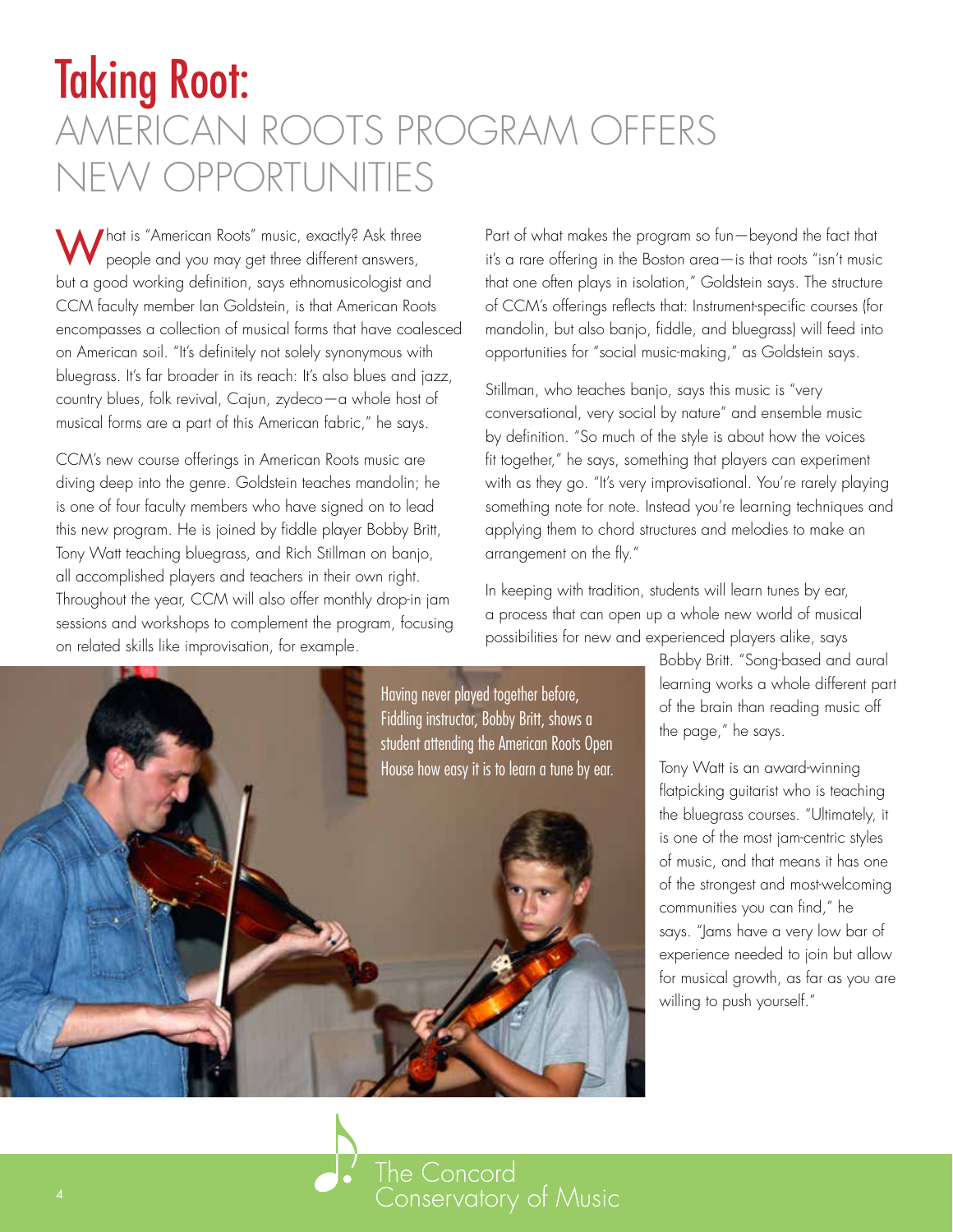

Adding a new genre of study at the school; the launch of the Roots program at CCM, has brought the talented instructors, Ian Goldstein and Tony Watt, to lead group classes, jams, and private lessons.

*Continued from previous page:* 

Indeed, much of the charm of this music is the social aspect: "The Roots tradition really lends itself to an inviting community of people. Beginners and intermediates can play with more advanced players—on a whole range of string instruments—and connect across generations in a way that's really fun and unlike other genres," says Kate Yoder, executive director and founder of CCM.

## CCM Orchestrates Music From Movies

Composers create excitement, suspense and magical moments with their music. CCM students learned firsthand last spring about how film scores come alive—and the preparation it takes to perform these works of art. After practicing diligently throughout the year, CCM students shared the stage with their peers at the May All School Concert. Students performed in ensembles large and small and entertained everyone with timeless and classic music from memorable movies.

Imagine a string ensemble about 30 CCM students strong, with every string instrument from bass to violin, playing Hedwig's Theme, which everyone knows because it's in every Harry Potter film score. Energy and smiles filled the room. Our CCM students also played music from some all-time favorite films including "My Favorite Things," from the *Sound of Music* by a jazz group; "Rock Around the Clock" by a Rock Lab ensemble, and everyone enjoyed the ukulele



group's rendition of "Somewhere Over the Rainbow and What a Wonderful World."

"One of the beautiful things about learning to play an instrument is getting to play along in a group," says Kate Yoder, CCM executive director and founder. Performing with an ensemble can be entirely different—and frankly a lot of fun—but students in private instruction often don't get that opportunity. The annual CCM All School Concert provides students with a memorable group performance opportunity. The transformative skills and knowledge learned from playing in an orchestra or ensemble is plentiful. Working as a team, armed with knowledge from their lessons, and dealing admirably with performance stress, CCM students performed beautifully. The concert was magical, entertaining, and invigorating—*all at the same time*.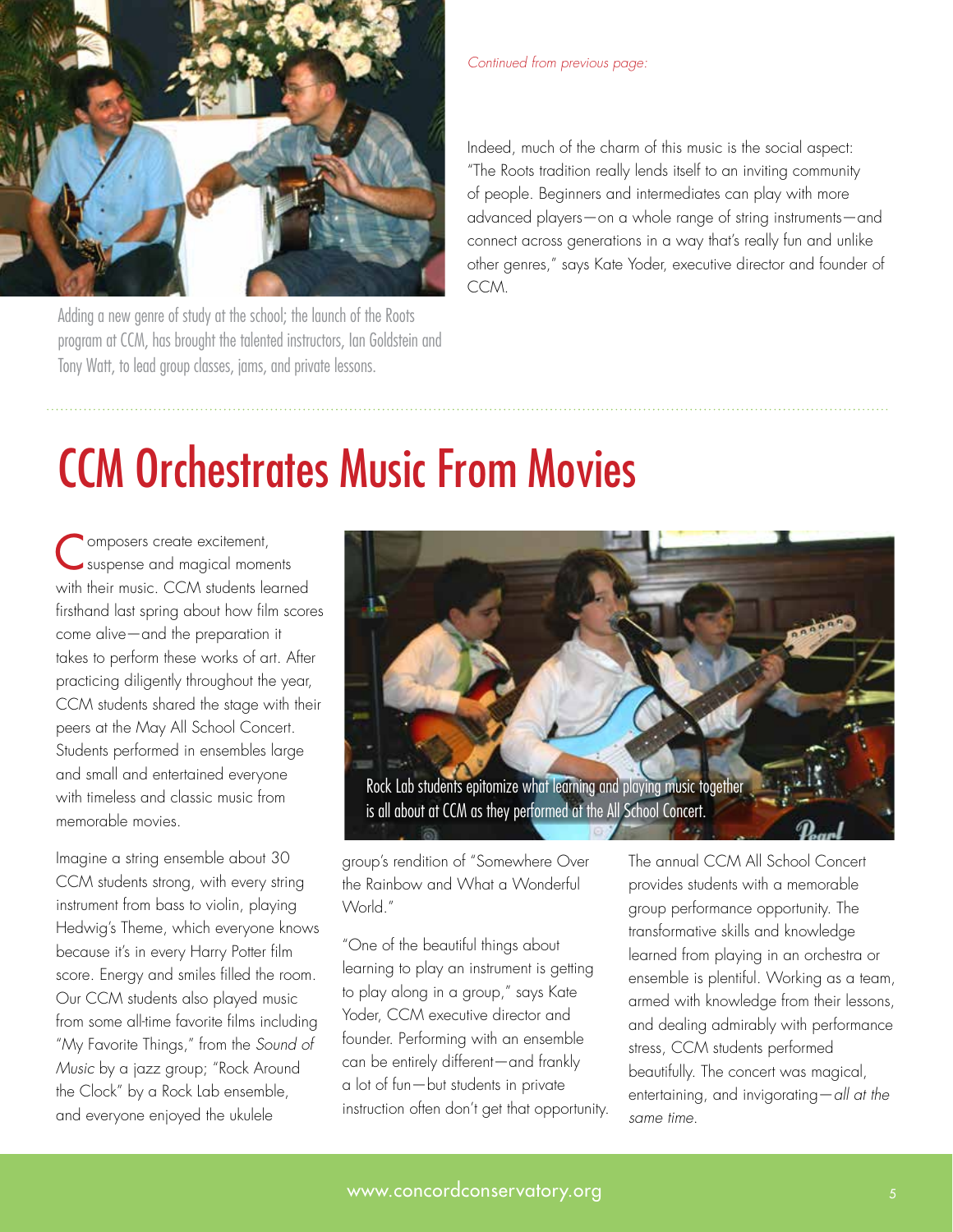# 2017 Impact Report

Walk the halls of CCM any day, and you will see and hear the joy of a quality music education. CCM plays an important role in the lives of over 400 students whose ages span over 85 years.

More and more adults in our community are experiencing the powerful benefits of music education here at CCM. In our collaboration with the Lincoln Council on Aging, we offered a new hand-drumming class for their community. This year also brought the addition of adult string and jazz ensembles and our first Adult student recital and social.

CCM continues its mission to provide access to high-quality music education, awarding \$20,800 in tuition assistance to our students in FY 2017. This is a \$4,000 increase over last year and the highest amount during any fiscal year to date. The result of operations is a loss of \$13,818. We are committed to adding new programming to serve more of the needs of the community through partnerships and working within our facility. To view a copy of the annual audited financial report, please go to concordconservatory.org.

### Maestro Circle \$1,000 – \$2,499

Robert and Kate Chartener Robert C. Cowen Theodore M. Friedman Terrence Goss John and Suzanne Hogan James and Barbara Littlefield Robert and Lucille McBride Raymond and Margot Miller Charles and Nancy Morrison Scott and Catherine Webster

#### Benefactor Circle \$500 – \$999

Tim Boyle and Cora Sonnen-Boyle Robert and Caroline Collings Peng Dai and Jen Pan Michael Dettelbach and Holly Rothermel S. Dewey and Anne Keesler Bill and Janet Harrington Joseph and Suzanne Jachinowski Stacy S. Mach Scott McIlhenny and Theresa Lober Gib Metcalf and Rebecca Winborn Alan and Kush Smith Jon Sutton and Fran Lewitter Andrea Yanes-Taylor

David Witherbee Cambridge Savings Bank Concord Cultural Council Salem Five Charitable Foundation Woodman & Eaton, P.C.

#### Concert Circle \$250 – \$499

Steven and Suzanne Allen Christopher and Penny Austen Gary Berlam and Margaret Foley John and Johanna Boynton Robert and Helen Brady Alan Budris Bright Funds Foundation Carl and Jeanine Calabria Clint and Lauren Darling John and Carol Giragos John Hickling Jeff and Dariane Hunt Susan M. LaChance Johan Laurent and Krista Huybrechts Steve and Tina Mylon Sandra Poole and David Meeker Daniel Riordan Wade Rubinstein and Jill Block Chris and Nicole Saia Russ Wolf and Martha Gilpatrick

*Gifts received September 1, 2016 through August 31, 2017*

Devotee Circle \$10,000 – \$19,999 Frances Friedman

Virtuoso Circle \$5,000 – \$9,999 Peter and Sarah Blum Phillip and Elizabeth Gross

Michael Mach

Alex Sarly

Avison Young

Douglas and Katherine Yoder

Richard and Susan Walters Cedar Tree Foundation

Concert Master's Circle \$2,500 – \$4,999

Kenneth and Lynda Anderson Tom Brady and Andrea Darling Tom Kaegi and Kathy Corkins Jeff and Sarah Newton

William Scheid and Maureen Mara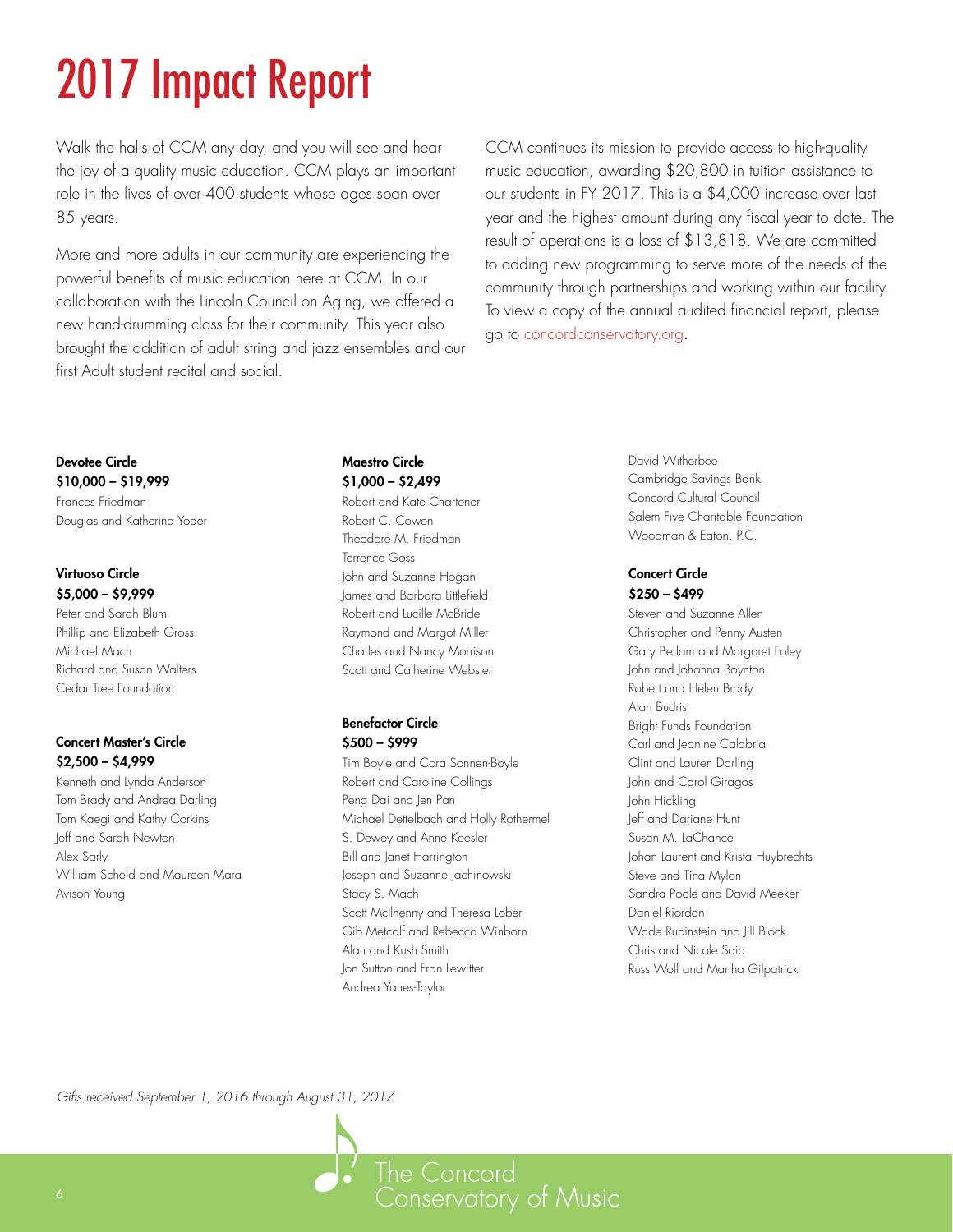#### (Continued...)

#### Rehearsal Circle \$125 – \$249

Anonymous Henry Bartlett Forrest and Marcie Berkley Vanu and Judith Bose Annie Hamill Charles Learoyd Gregory Maguire and Andy Newman Matthew and Sandra Meyerson Helen S. Minton James and Ellen Rice Ryan and Michelle Shoemaker Charles Stromeyer Joan M. Tilton Eric Ward and Irene Mitsuhashi David and Liz Wei United Health Group

#### Friends Circle Up to \$124

Colin and Melody Anderson Ralph and Jane Anderson Anonymous (2) John and Lauren Bakewell Beth Baryiames Reinier and Nancy Beeuwkes Linda and James Bentley Robert Brack and Janet Bailey Christopher and Stephanie Braun Dennis and Kim Burns Ailie F. Byers Edward and Catherine Chan David and Erica Cohen Daniel and Luanne Cordeau Mary Louise Couvillon John and Holly Cratsley John Dalton Dick Davis and Stacey Koch Christopher and Jane Deering Mark and Jill Engerman Lou and Mason Fackert Barbara Finan William Fry Ben and Janet Hanelt Timothy and Jamie Healy Walter and Amanda Hickman Martha Hoey Michael and Nancy Joroff John and Kim Kanki

#### Karen Kirsten Peter and Judy LaRocca Jeffrey and Angela Lipson Mark and Lauren McClure Wayne Miller Christophe and Tara Oliver Dany Pelletier and Ingrid Mach Tom and Bonnie Rosse Terry and Kitsy Rothermel Jifeng Ru Susan Schorr Terry and Laura Sherman Jane Silva Adam C. Snodgrass Jim Stock and Anne Doyle Carol Strasburger Steven and Ingrid Sutter Robert Treitman and Leslie Fisher Paul and Irene Vouros Wei Wang Alan and Lois Whitney

#### In-Kind Donations

80 Thoreau Burt Adelman Ambit Creative Group Clark Organic Farm Debra's Natural Gourmet deCordova Sculpture Park & Museum Elizabeth Grady of Acton David Epstein Exotic Nails Spa Chef Charles Foster and Woods Hill Table Helen Brady Jack's Abby Brewing Johnson Strings Gregory Maguire Anthony McKenna Piano Tuning Maaria Olander Nashoba Brook Bakery Pierre Chiha Photography Renu Goyal Revolution Community Bodywork West Concord Liquors Stonegate Gardens The Collings Foundation The Discovery Museums Walden Pet Services Richard and Susan Walters Lyon-Waugh Automotive Group Kate Yoder

#### THANK YOU

Thank you to the generous individuals, companies, and foundations whose financial donations to our Annual Fund, Winter Party, and Financial Assistance Fund play a crucial role in allowing CCM to serve our community.



*"Music expresses that which cannot be put into words and that which cannot remain silent." – VICTOR HUGO*